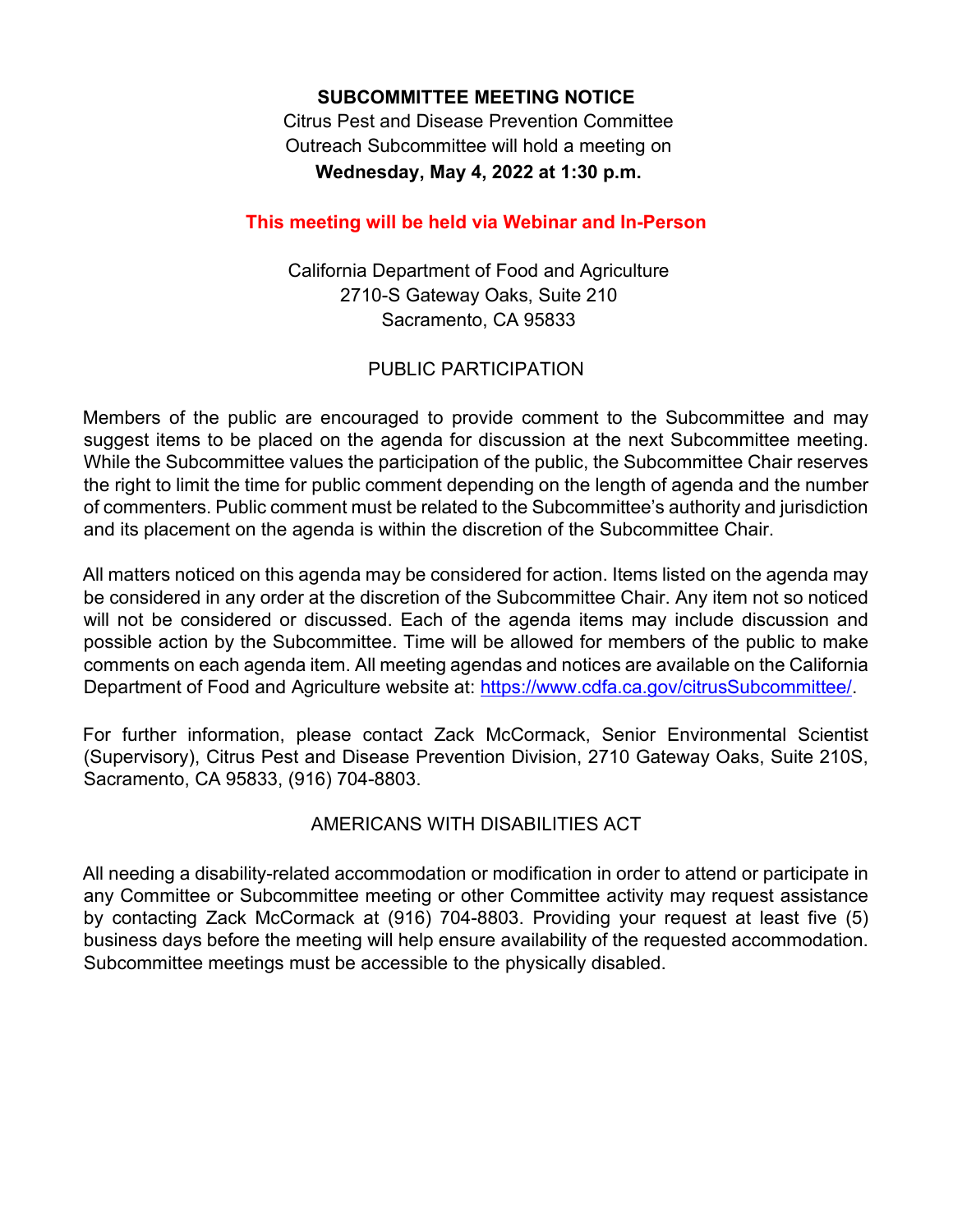## **May 4, 2022 Citrus Pest and Disease Prevention Committee Outreach Subcommittee Meeting 1:30 p.m.**

# **This meeting will be held via Webinar and In-Person**

– This Meeting is Open to the General Public and Available via Webinar and In-Person –

Reserve your Webinar seat now at:

<https://attendee.gotowebinar.com/register/4490910576449189133>

 To log in anonymously please use guest and a blind email account or call in anonymously at: Toll Free Number: 1-877-568-4108 Participant Code: 779-979-604 (Attendee will be in listen only mode)

# **AGENDA**

| 1. Call to Order, Roll Call, and Introductions                                                                                                                                              | Kevin Ball                  |
|---------------------------------------------------------------------------------------------------------------------------------------------------------------------------------------------|-----------------------------|
| 2. Outreach Budget Review                                                                                                                                                                   | Zack McCormack              |
| 3. Update on Strategic Priority 5 – Outreach & Collaboration<br>a. CPDPP Outreach Update<br>i. Overview of Current and Upcoming Activities<br>1. Homeowner Outreach<br>2. Industry Outreach | <b>NST</b>                  |
| 3. Elected Official Outreach                                                                                                                                                                |                             |
| b. UC Outreach Update                                                                                                                                                                       | TBD                         |
| c. CCM Outreach Update                                                                                                                                                                      | <b>Alexis Silveira</b>      |
| d. CRB Outreach Update                                                                                                                                                                      | Marcy Martin                |
| e. Grower Liaison Updates                                                                                                                                                                   | Grower Liaisons/Sara Khalid |
| <b>USDA Update</b><br>f.                                                                                                                                                                    | Lucero Hernandez            |
| 4. Open Discussion & Brainstorming                                                                                                                                                          | Victoria Hornbaker          |
| 5. Other Items and Adjournment                                                                                                                                                              | <b>Kevin Ball</b>           |